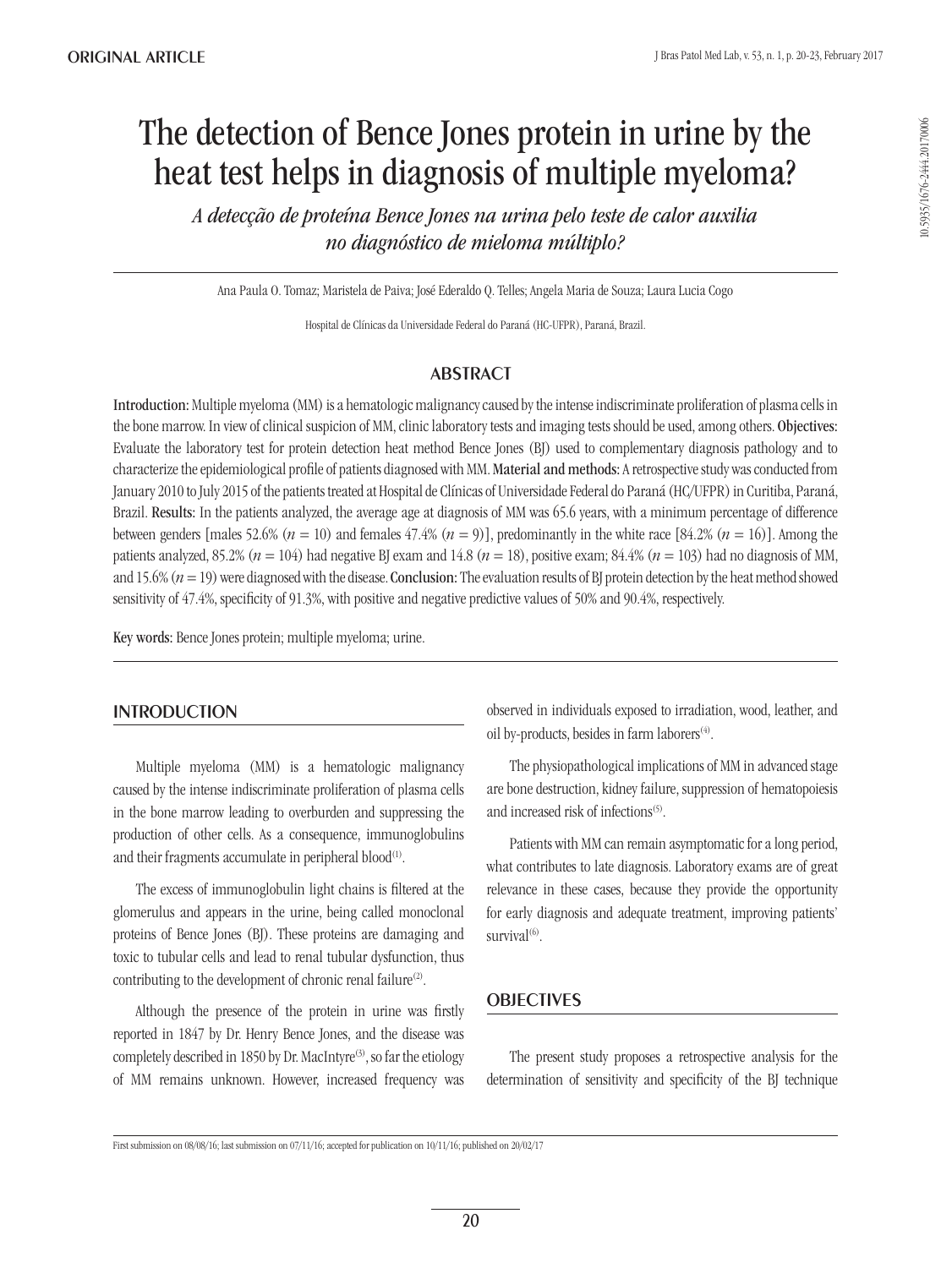used as complementary diagnosis of MM, as well as the analysis of data such as gender, age, and race, in order to characterize the epidemiological profile of patients diagnosed with the disease.

#### Material and methods

#### Case analysis

One hundred twenty-two patients were analyzed who underwent the exam of detection of BJ urinary protein from January 2010 to July 2015, at the laboratory of bacteriology and urinalysis of Hospital de Clínicas of Universidade Federal do Paraná (HC/UFPR). For the diagnosis of MM, the tests of bone marrow aspirate and/or biopsy were considered gold standard in the studied period. The project was evaluated and approved by the research ethics committee of the institution (CAAE: 50977315.4.0000.0096).

#### **Technique**

Urine (10 ml) was added to a glass test tube to be analyzed. The sample was acidified to pH 5.0 with 3% sulfosalicylic acid. Then the tube was put in a boiling water bath for 5 minutes and the sample was filtered while still hot. In case turbidity or precipitation was visualized during cooling, the tube was put again in the boiling water bath. The research was considered positive if precipitation disappeared at 100ºC and reappeared with cooling.

#### Statistical analysis

Results of quantitative variables were described as means, medians, minimum values, and maximum values. The qualitative variables were described as frequencies and percentages. In order to assess sensitivity and specificity of the BJ method, the diagnosis of MM was considered gold standard. Values of sensitivity, specificity, positive predictive value (PPV) and negative predictive value (NPV) were estimated. Data were analyzed with the software IBM SPSS Statistics v.20.

#### **RESULTS**

In the bone marrow examination (aspirate) and in the biopsy, the 19 patients presented results compatible with MM, with plasma cells greater than 10%. Among the 19 patients diagnosed with MM, there was a percentage in the male gender of  $52.6\%$  ( $n = 10$ ) and in the female of  $47.4\%$  ( $n = 9$ ), predominantly in the white race [84.2%  $(n = 16)$ ]. Patients' age ranged from 56 to 90 years, with mean and median of 66.9 and 65 years, respectively.

In the total of 122 analyzed patients,  $85.2\%$  ( $n = 104$ ) presented negative BJ test (not detected) and  $14.8\%$  ( $n = 18$ ), positive result (detected). Distribution of BJ results regarding the presence of MM is shown in the Table.

The analysis of statistical significance among the results of protein BJ in the detection of MM obtained sensitivity of 47.4%, specificity of 91.3%, PPV and NPV of 50% and 90.4%, respectively.

| TABLE - Distribution of BJ investigation among patients regarding MM |  |  |  |
|----------------------------------------------------------------------|--|--|--|
|----------------------------------------------------------------------|--|--|--|

| BJ                   | <b>Diagnosis</b> |             |
|----------------------|------------------|-------------|
|                      | Without MM       | With MM     |
| Negative $(n = 104)$ | 94 (91.3%)       | 10(52.6%)   |
| Positive $(n = 18)$  | 9(8.7%)          | $9(47.4\%)$ |
| Total                | 103              | 19          |
|                      |                  |             |

*BJ: Bence Jones; MM: multiple myeloma.*

## **DISCUSSION**

MM accounts for 1% of all neoplasms and 10% of hematological neoplasms, being more common in elderly patients<sup> $(7)$ </sup>. In the current research, patients' age ranged from 56 to 90 years (mean of 66.9 years) and a percentage of minimal difference was noted between genders: it was more often in males (52.6%), predominating in the white race [84.2%  $(n = 16)$ ]. Soleymanian *et al.*  $(2016)^{(8)}$  evaluated 57 patients with MM and obtained an average age of patients from 35 to 80 years, with prevalence in the male gender (65%). However, Sandy Jr. *et al.* (2015)<sup>(9)</sup> highlighted the importance of not disregarding suggestive clinical findings, even in patients out of the age group affected by the disease, and they stressed the relevance of case reporting, since in the literature just 0.3% of the described cases occurred in younger patients. In the current study, the disease predominated in the white race. Studies conducted by Silva *et al.* (2009)<sup>(5)</sup> confirmed the obtained results that demonstrated higher prevalence in this race.

Although the BJ protein detection is a simple test to be carried out in clinical laboratories, it presents limitations<sup>(2, 10)</sup>. Concerning the diagnosis of MM, the method used in this research resulted in high specificity (91.3%), but low sensitivity (47.4%). Some researchers revealed that the heat detection method can present false positive results when there is an excess of polyclonal proteins in the sample, with low specificity, sensitivity and reproducibility. In these cases, researchers recommend the conduction of immunofixation electrophoresis of proteins in the urine $(11, 12)$ .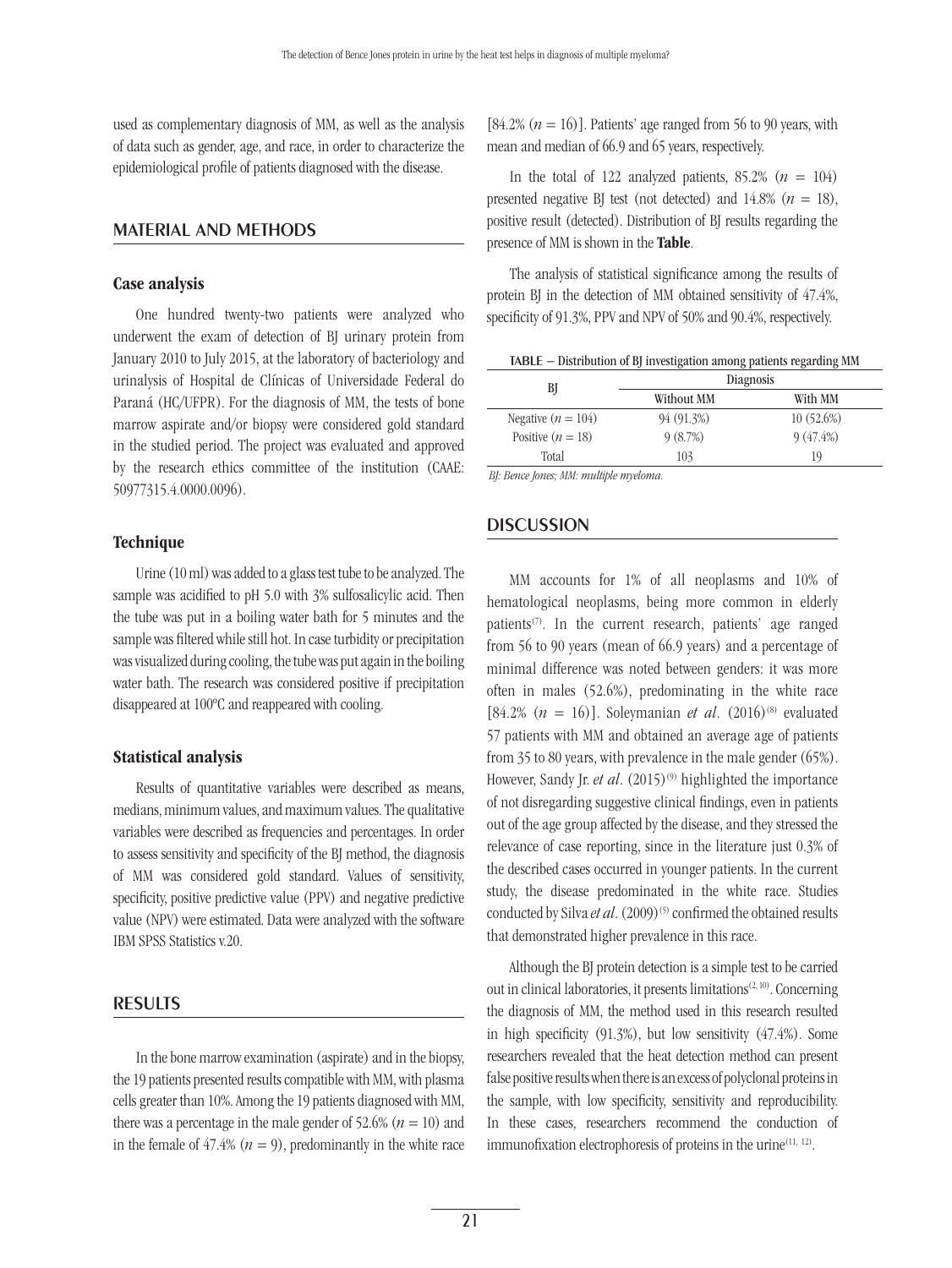In the present study, nine (8.7%) patients with positive BJ did not have MM and presented different diagnoses, such as non-Hodgkin lymphoma, lupus, pneumonia, and bladder cancer.

The presence of BJ protein is associated mainly to MM, but other diseases can present positive results, such as Waldenstrom macroglobulinemia, amyloidosis, and light-chain deposition disease. Patients with lymphoma, chronic lymphocytic leukemia, and monoclonal gammopathy of undetermined significance are also reported $(13)$ . BJ protein can also be present in lymphoid tumors, non-lymphoid cancer, and non-neoplastic conditions, such as cirrhosis, sarcoidosis, parasitic diseases and autoimmune disorders<sup>(14)</sup>.

Among 10 patients (52.6%) that presented MM, BJ investigation was negative. Strasinger and Di Lorenzo<sup>(10)</sup> reported that not all individuals with MM excrete detectable levels of BJ protein in the urine, what produces false negative results.

Jenner<sup>(15)</sup>, in 2004, performed a study comparing the measurement of serum free chains between electrophoresis of serum and urinary proteins, immunofixation and detection of BJ protein. In its explanation, the light chain concentrations are filtered by the kidneys and progressively increase in serum before appearing in the urine; in cases of low concentrations of proteins, there will be no adequate concentration for urinary detection, considering that the BJ test is not a direct reflex of production or detection of underlying monoclonal protein. The same applies to electrophoresis exam: detection of low-level proteins may

not evidence the peak in the corresponding band; in contrast, samples with high concentration may give the false impression of monoclonality and heavy proteinuria, containing polyclonal chains and making interpretation difficult. Due to the stressed limitations, the international guidelines suggest that serum free chain test is replaced by urine and serum electrophoresis in the diagnosis of monoclonal gammopathies.

## **CONCLUSION**

MM progresses silently. Many times, when patients search for treatment, an advanced condition of severe bone lesions and/or kidney failure is installed. The BJ protein detection technique is a method easy to conduct and of low cost still used in clinical laboratories. However, data from the research demonstrated that it does not contribute effectively to the diagnosis of MM, and it must be replaced by more sensitive and specific techniques, such as urine and serum electrophoresis.

## Acknowledgements

The authors thank Dr. Marisol Muro Domingues, technical responsible for the clinical laboratory of UFPR, for permitting the conduction of the research; and all the professionals of the service, for having contributed directly to the results of this work.

## **RESUMO**

*Introdução: O mieloma múltiplo (MM) é uma neoplasia maligna hematológica causada pela intensa proliferação indiscriminada de plasmócitos na medula óssea. Diante da suspeita clínica de MM devem ser realizados exames laboratoriais e exames de imagem, entre outros. Objetivos: Avaliar o teste laboratorial de calor para detecção de proteína Bence Jones (BJ), utilizado como diagnóstico complementar da patologia, e caracterizar o perfil epidemiológico dos pacientes diagnosticados com MM. Material e métodos: Foi realizado um estudo retrospectivo de janeiro de 2010 a julho de 2015 dos pacientes atendidos no laboratório do Hospital de Clínicas da Universidade Federal do Paraná (UFPR), Curitiba, Paraná, Brasil. Resultados: Dos pacientes avaliados, a média de idade no momento do diagnóstico de MM foi de 65,6 anos, com um percentual de diferença mínima entre os gêneros masculino [52,6% (*n *= 10)] e feminino [47,4% (*n *= 9)] e predomínio na raça branca [84,2% (*n *= 16)]. Entre os pacientes analisados, 85,2% (*n *= 104) apresentaram exame de BJ negativo e 14,8 (n = 18), positivo; 84,4% (*n *= 103) não apresentaram diagnóstico de MM e 15,6% (*n *= 19) foram diagnosticados com a patologia. Conclusão: Os resultados da avaliação do método de calor de detecção de proteína BJ mostraram sensibilidade de 47,4% e especificidade de 91,3%, com valores preditivos positivo e negativo de 50% e 90,4%, respectivamente.* 

*Unitermos: proteína de Bence Jones; mieloma múltiplo; urina.*